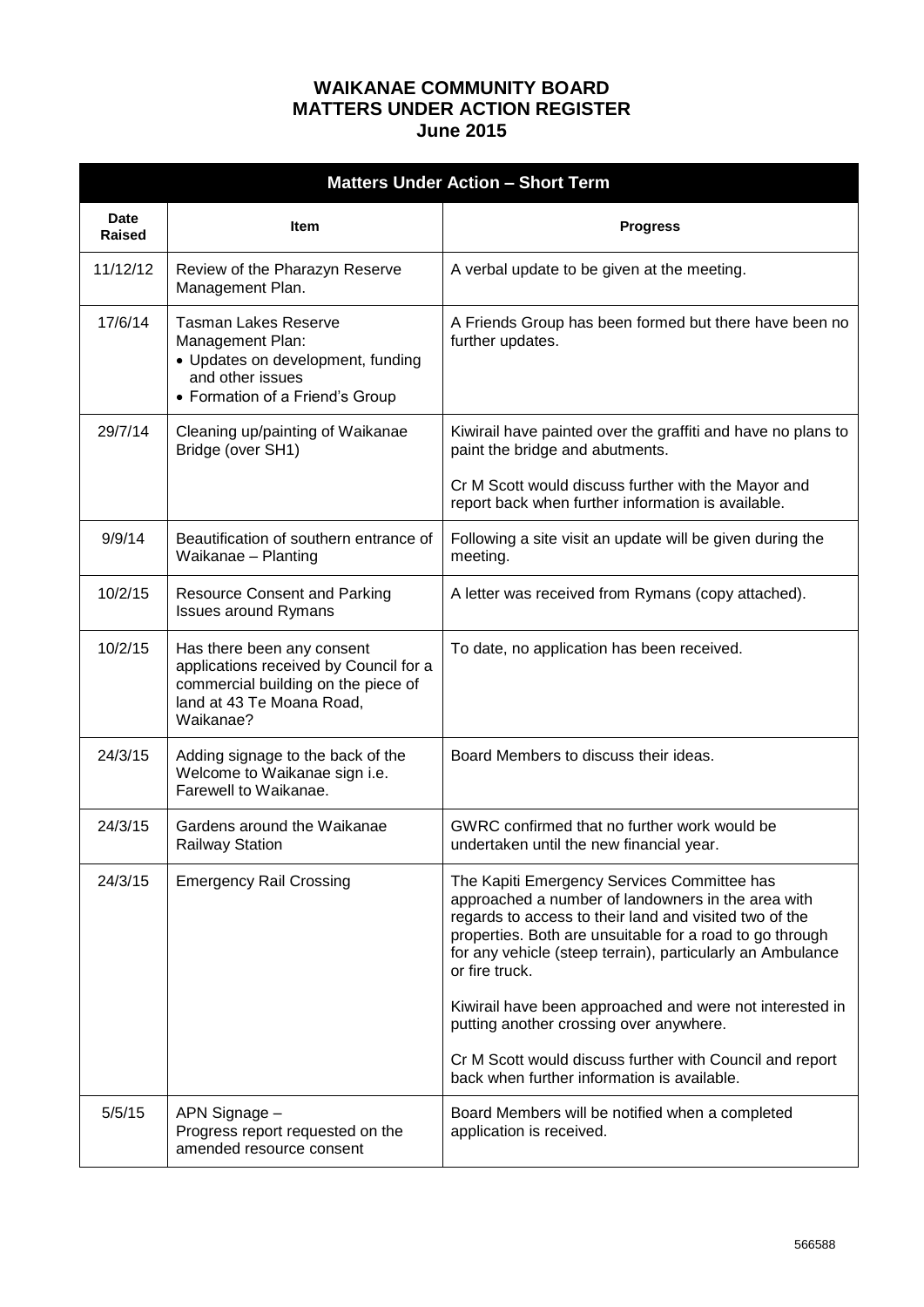| <b>Matters Under Action - Short Term</b> |                                                                                                                                   |                                                       |  |  |  |  |  |
|------------------------------------------|-----------------------------------------------------------------------------------------------------------------------------------|-------------------------------------------------------|--|--|--|--|--|
| 5/5/15                                   | Members requested clarity on who<br>was responsible for the different<br>sections of gardens around the<br><b>Railway Station</b> | A map showing boundaries to be tabled at the meeting. |  |  |  |  |  |

| <b>Matters Under Action - Long Term</b> |                                                                                                          |                                                                                                                                                                                                                                                                        |  |  |  |  |  |  |
|-----------------------------------------|----------------------------------------------------------------------------------------------------------|------------------------------------------------------------------------------------------------------------------------------------------------------------------------------------------------------------------------------------------------------------------------|--|--|--|--|--|--|
| <b>Date</b><br>Raised                   | <b>Item</b>                                                                                              | <b>Progress</b>                                                                                                                                                                                                                                                        |  |  |  |  |  |  |
| 10/09/13                                | Request for support from Waikanae<br><b>Beach Action Group</b>                                           | Awaiting outcome of Waikanae Beach Community<br>Outcomes process – application to be reconsidered once<br>Council plans for the area are finalised.<br>Cr M Scott was meeting with 'Beach' Groups and would<br>report back to the Board when information is available. |  |  |  |  |  |  |
|                                         | Develop the Waikanae Town Centre<br>plan, including considerations from<br>the effect of the expressway. | Following the LTP consultation period the Town Centres<br>and Connectors Transformation project recommended<br>'Achievable' option had been accepted at the 4 June 2015<br>Council meeting. The following Council resolution was<br>carried.                           |  |  |  |  |  |  |
|                                         |                                                                                                          | "Transforming Paraparaumu and Waikanae town centres<br>as per the achievable option and that additional<br>consultation is undertaken with stakeholders and specific<br>suggestions raised in submissions are considered as part<br>of the detail design".             |  |  |  |  |  |  |
| 07/12/10                                | Review the Market in Mahara Place                                                                        | No additional markets in the pipeline and stallholders<br>were happy to stay where they were.                                                                                                                                                                          |  |  |  |  |  |  |